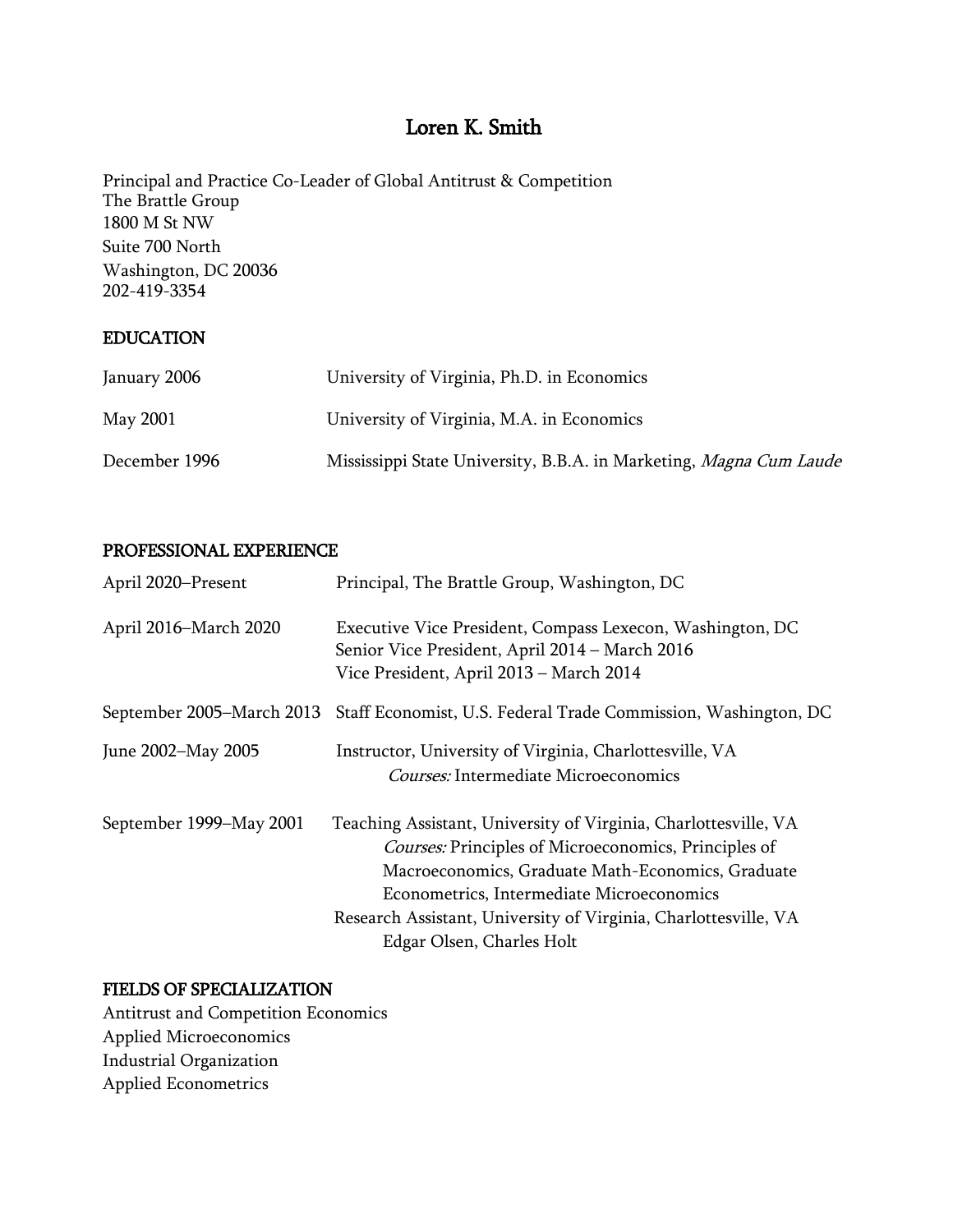### **TESTIMONY**

Testimony as Economic Expert on behalf of Intuitive Surgical, In Re: Rebotix Repair LLC v. Intuitive Surgical, Inc., in the United States District Court Middle District of Florida Tampa Division, Case No. 8:20-cv-02274, Deposition: November 3, 2021.

Testimony as Economic Expert on behalf of Intuitive Surgical, In Re: Restore Robotics LLC, and Restore Robotics Repair LLC v. Intuitive Surgical, Inc., in the United States District Court Northern District of Florida Panama City Division, Case No. 5:19-cv-55, Deposition: October 21, 2021.

Testimony as Economic Expert on behalf of the Federal Trade Commission, In Re: Federal Trade Commission and Commonwealth of Pennsylvania v. Thomas Jefferson University and Albert Einstein Healthcare Network, In the Eastern District Court of Pennsylvania, Case No. 2:20-cv-01113-GJP, Deposition: August 26, 2020; Trial: September 15 and 16, and October 1, 2020.

### REPORTS

Expert Reports of Loren K. Smith, In Re: Restore Robotics LLC, and Restore Robotics Repair LLC v. Intuitive Surgical, Inc., in the United States District Court Northern District of Florida Panama City Division, Case No. 5:19-cv-55; Counterclaims Damages: August 20, 2021, Rebuttal Antitrust: September 27, 2021.

Expert Reports of Loren K. Smith, In Re: Rebotix Repair LLC v. Intuitive Surgical, Inc., in the United States District Court Middle District of Florida Tampa Division, Case No. 8:20-cv-02274; Counterclaims Damages: July 26, 2021, Rebuttal Antitrust Merits and Rebuttal Antitrust Damages: August 30, 2021.

"Brief of Antitrust Economists as Amici Curiae in Support of Defendants-Appellants Urging Reversal," In the United States Court of Appeals for the Sixth Circuit; St. Luke's Hospital et al., v. ProMedica Health System, Inc. et al.; On Appeal from the United States District Court for the Northern District of Ohio; No. 3:20-cv-02533; March 1, 2021.

Expert Reports of Loren K. Smith, In Re: Federal Trade Commission and Commonwealth of Pennsylvania v. Thomas Jefferson University and Albert Einstein Healthcare Network, In the Eastern District Court of Pennsylvania, Case No. 2:20-cv-01113-GJP, Report: July 23, 2020, Rebuttal Report: August 20, 2020.

Expert Report of Loren K. Smith, In Re: United States of America and the State of North Carolina v. The Charlotte-Mecklenburg Hospital Authority, d/b/a Carolinas Healthcare System, In the District Court of North Carolina, Case No. 3:16-cv-00311-RJC-DCK, October 5, 2018.

Report to Congress Under Section 319 of the Fair and Accurate Credit Transactions Act of 2003, (with Beth Freeborn and Peter Vander Nat), December 2012.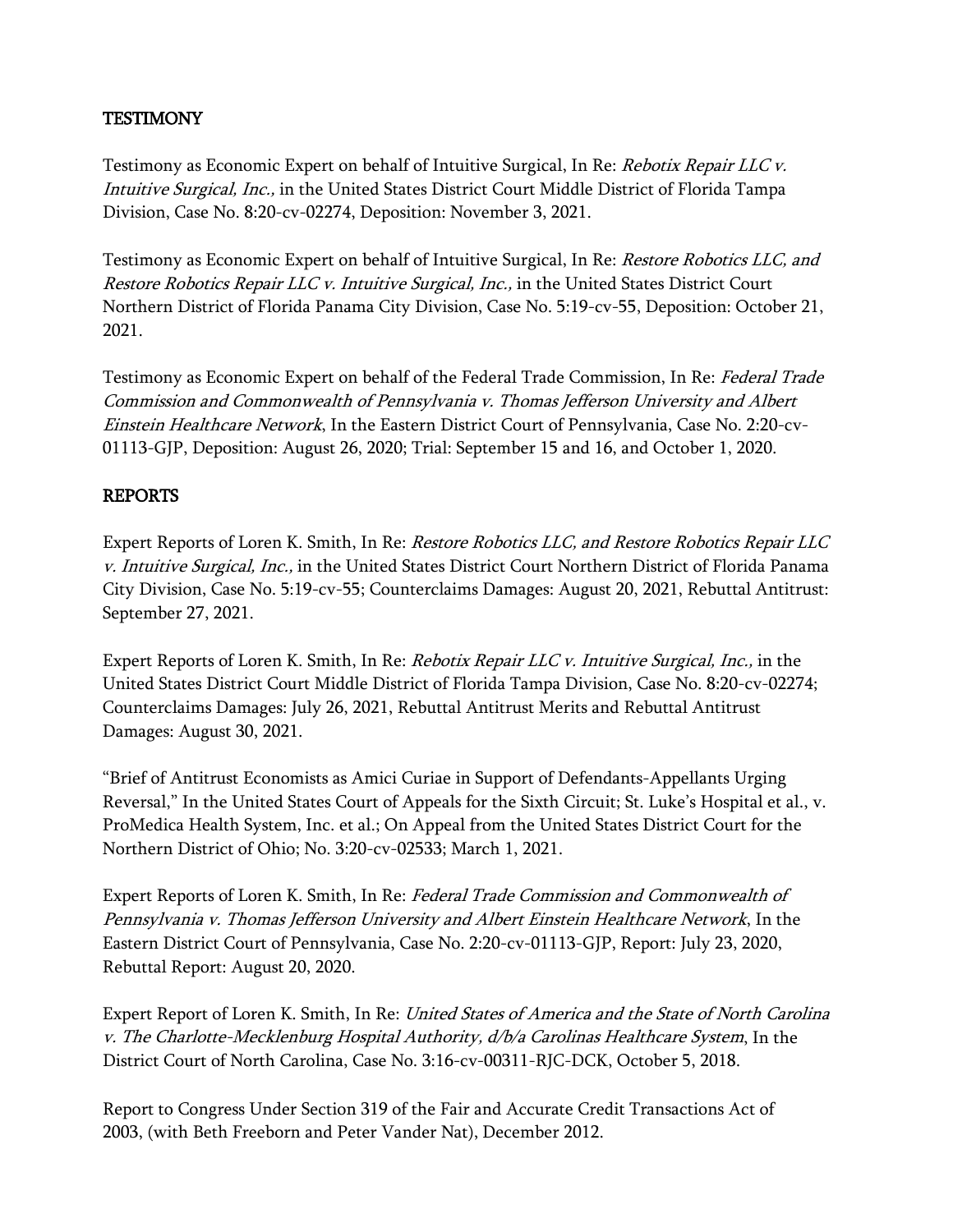### SELECTED CONSULTING WORK RELATED TO ANTITRUST INVESTIGATIONS

Submitted a co-authored paper to the U.S. Federal Trade Commission on the competitive implications of a merger in the specialty pharmacy services industry (2022).

Presented to the U.S. Department of Justice on the economic implications of a consumer products merger (2021).

Provided written and oral presentations to the U.S. Federal Trade Commission related to a proposed acquisition of a pipeline prescription pharmaceutical product (2020).

Presented and provided multiple written submissions to the U.S. Federal Trade Commission related to a proposed merger of two major hospital systems (2020).

Presented and provided multiple written submissions to the U.S. Federal Trade Commission related to a proposed merger of polyurethane foam manufacturers (2019).

Presented to the U.S. Federal Trade Commission related to a merger that, in part, proposed to combine existing and pipeline branded drugs with similar indications (2019).

Presented and provided a written submission to the U.S. Federal Trade Commission related to the proposed merger of branded pharmaceutical manufacturers (2019).

Presented to the U.S. Federal Trade Commission related to a proposed hospital merger (2018).

Submitted a white paper and gave a presentation to the U.S. Federal Trade Commission related to a proposed merger of factory-built home manufacturers (2018).

Presented to the U.S. Federal Trade Commission related to a proposed merger of food manufacturers (2017).

Presented to the U.S. Federal Trade Commission related to a proposed merger of personal and home cleaning manufacturers (2017).

Presented to the U.S. Department of Justice related to accusations of anticompetitive exclusionary conduct against a hospital system (2017).

Provided economic and econometric analysis of alleged damages, the results of which were used in a mediation that reached a favorable settlement (2016–2017).

Submitted a coauthored white paper and participated in presentations to the U.S. Federal Trade Commission related to accusations of anticompetitive exclusionary conduct against a manufacturer of medical device inputs (2015-2016).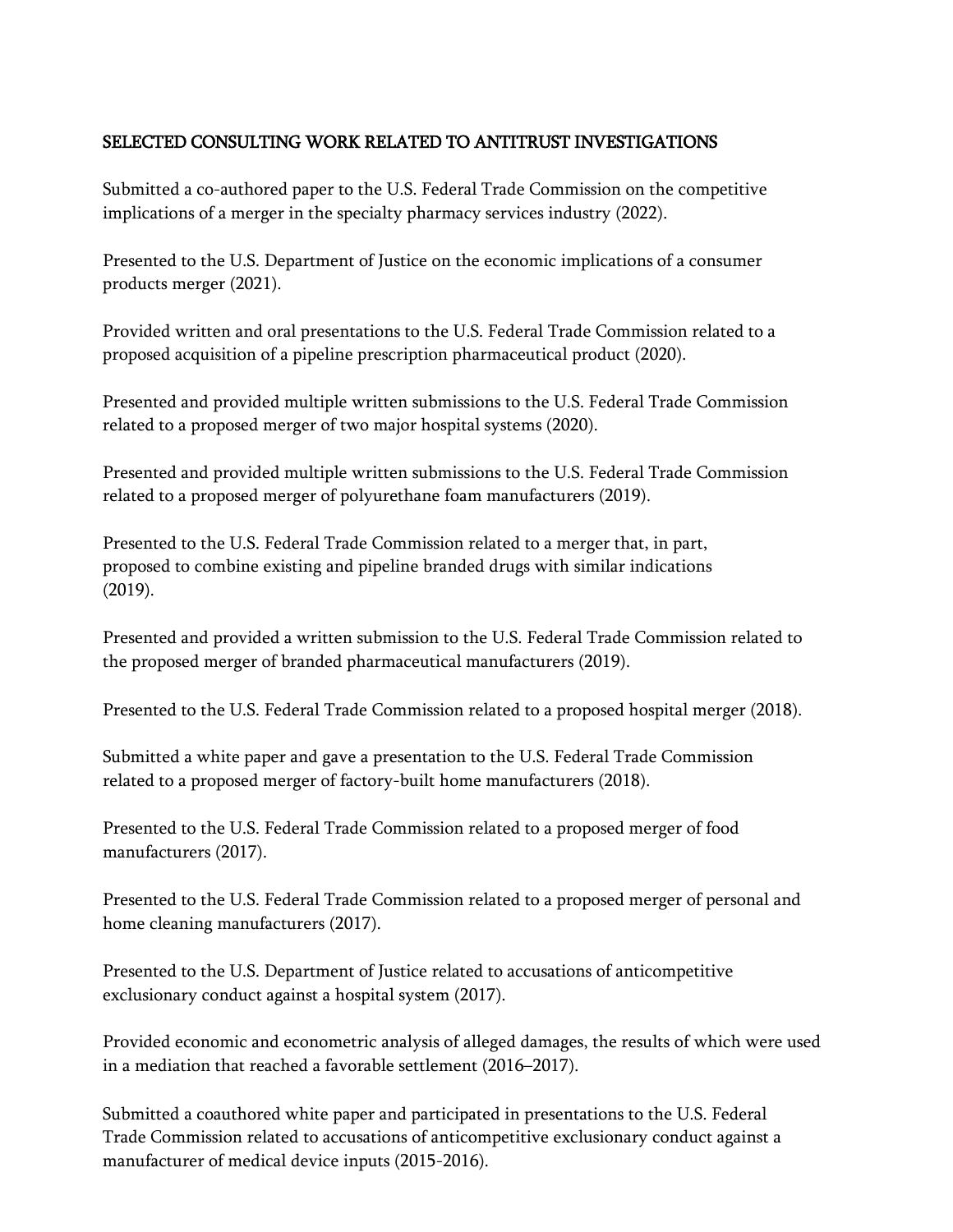Gave multiple presentations to the U.S. Federal Trade Commission related to a proposed merger of retail chains (2014).

Provided economic analysis related to the proposed acquisition of two community hospitals. The results were submitted to the U.S. Federal Trade Commission (2014).

Developed empirical analyses that demonstrated a lack of competitive interaction with a proposed merger partner. The results were submitted to the U.S. Federal Trade Commission (2014).

Coauthored two white papers that were submitted to the U.S. Department of Justice related to a proposed hospital acquisition (2013).

Coauthored three white papers that were submitted to the U.S. Federal Trade Commission related to a proposed acquisition in the supermarket industry (2013).

Coauthored a white paper that was submitted to the U.S. Federal Trade Commission related to a proposed acquisition in the retail auto parts industry (2013).

As economic expert for the U.S. Federal Trade Commission, evaluated the likely competitive effects of a merger of data service providers (2011).

# LITIGATION SUPPORT WORK

In support of Robert Willig and Jonathan Orszag, developed economic and econometric evidence, and assisted in the preparation of expert reports and testimony on behalf of the Defendants in Re: Sidibe, et al. v. Sutter Health, Case No. 3:12-cv-04854.

In support of Robert Willig and with Bryan Keating, developed economic and econometric evidence, and assisted in the preparation of expert reports and testimony on behalf of the Defendants in Re: UFCW & Employers Benefit Trust v. Sutter Health, et al., Case No. CSG 14-538451.

In support of Mark Israel and with Theresa Sullivan, developed economic and econometric evidence on behalf of the U.S. Federal Trade Commission in Re: Federal Trade Commission et al. v. Draftkings, Inc. and FanDuel Limited, Civil Action No. 17-cv-1195 (KBJ).

In support of Jonathan Orszag, developed economic theories and assisted in the preparation of an expert report and deposition testimony on behalf of Plaintiffs in Re: *Innovation Ventures*, *LLC v.* Nutrition Science Laboratories, LLC et al., Case No. 2:12-cv-13850.

In support of Mark Israel and with Theresa Sullivan, developed merger simulations and assisted in preparation of expert reports and testimony on behalf of Defendants in Re: U.S. and Plaintiff States v. Anthem and Cigna, Civil Action No. 1:16-cv-01493.

In support of Robert Willig, developed economic and econometric evidence, and assisted in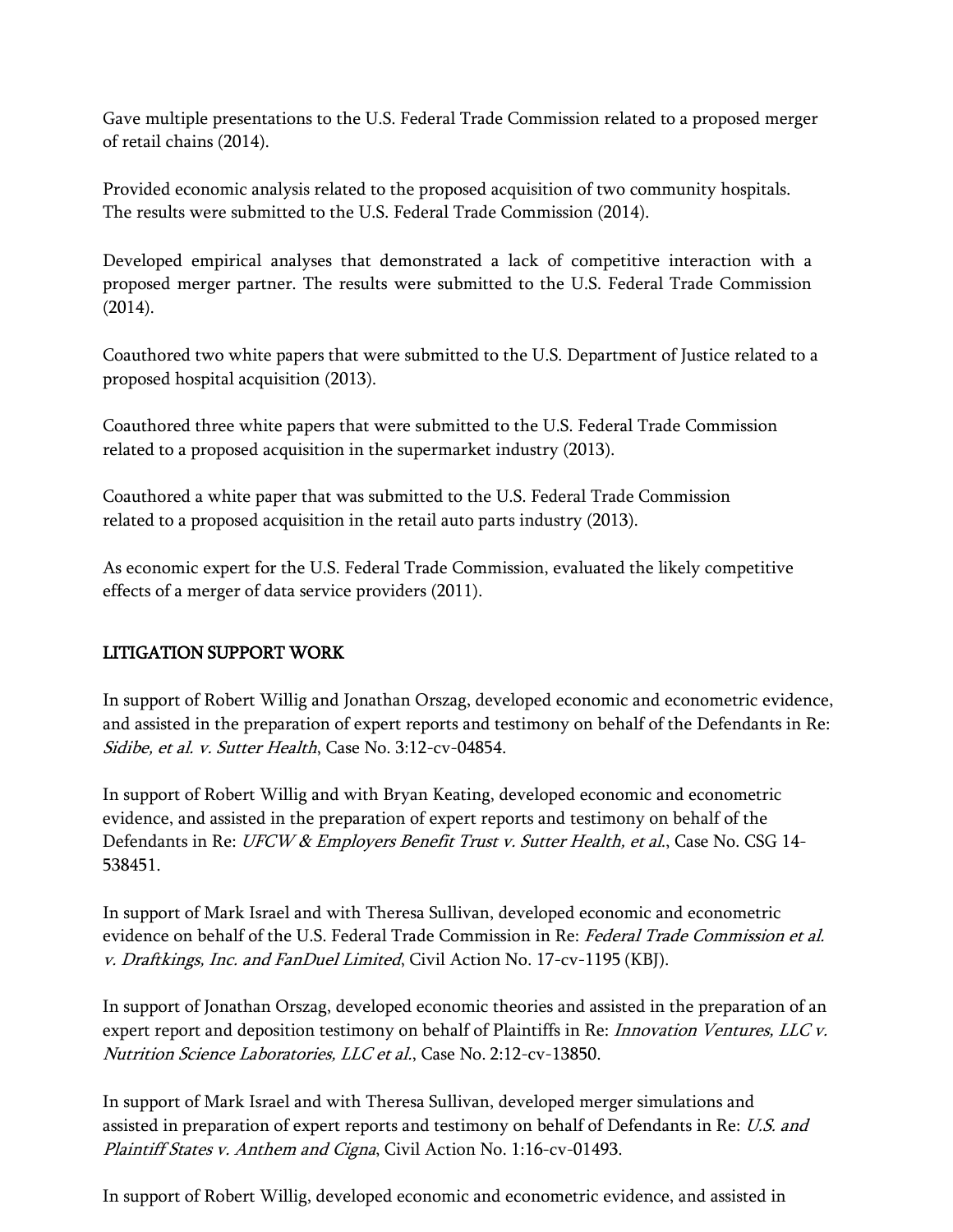preparation of expert reports and testimony on behalf of the Defendants in Re: Methodist Health Services Corporation v. OSF Healthcare System, Civil Action No. 1:13-dv-01054-SLD-JEH.

In support of Robert Willig and with Bryan Keating, developed economic and econometric evidence, and assisted in preparation of expert reports and testimony on behalf of the Defendants in Re: Federal Trade Commission and Commonwealth of Pennsylvania vs. Penn State Hershey Medical Center and PinnacleHealth System, Civil Action No. 1:15-cv-02362.

In support of Mark Israel, developed economic and econometric evidence, and assisted in the preparation of expert reports and testimony on behalf of the U.S. Federal Trade Commission in Re: Federal Trade Commission et al. v. Sysco Corporation and USF Holding Corp., Civil Action No. 15-cv-00256 (APM).

# PUBLICATIONS AND OTHER PUBLICLY AVAILABLE PAPERS

"Looking Behind the Mask: Economic Analyses of Physician Group Transactions" (with Josephine Duh, Daniel Fanaras, and Bogdan Genchev), 2022, American Health Law Association, available at https://www.americanhealthlaw.org/content-library/publications/briefings/f5e6c787- 59d0-4aea-92c0-946ee4de1399/Looking-Behind-the-Mask-Economic-Analyses-of-Physi

"Trends in Consumer Shopping Behavior and their Implications for Retail Grocery Merger Reviews" (with Dimitri Dimitropoulos and Renée Duplantis), 2021, Competition Policy International

"4 Economic Takeaways From 6th Circ. ProMedica Decision" (with Josephine Duh), 2021, Law360, available at https://www.law360.com/articles/1438179/4-economic-takeaways-from-6th-circ-promedica-decision

"The Other Side of the Coin: Complementarity in Mergers of Multiproduct Firms" (with Craig Minerva and Peter Herrick), 2021, American Bar Association's Antitrust Magazine, available at https://www.americanbar.org/groups/antitrust\_law/publications/antitrust-magazineonline/2021/october/the-other-side-of-the-coin/

"The Competitive Implications of Private Label Mergers," (with Matt Schmitt), 2021, American Bar Association's Antitrust Law Journal, available at https://www.americanbar.org/digital-assetabstract.html/content/dam/aba/publishing/antitrust\_law\_journal/alj-833/schmitt-smith.pdf

"Understanding the Econometric Tools of Antitrust – With No Math!" (with Michael Cragg and Charles Gibbons), 2021, American Bar Association's Antitrust, available at https://www.americanbar.org/groups/antitrust\_law/publications/antitrust\_magazine/2021/atmag-

(Concurrences and the George Washington University Law School's Competition Law Center 2021 Antitrust Writing Awards Winner – Best Business Articles: Economics)

spring2021-vol35-no2/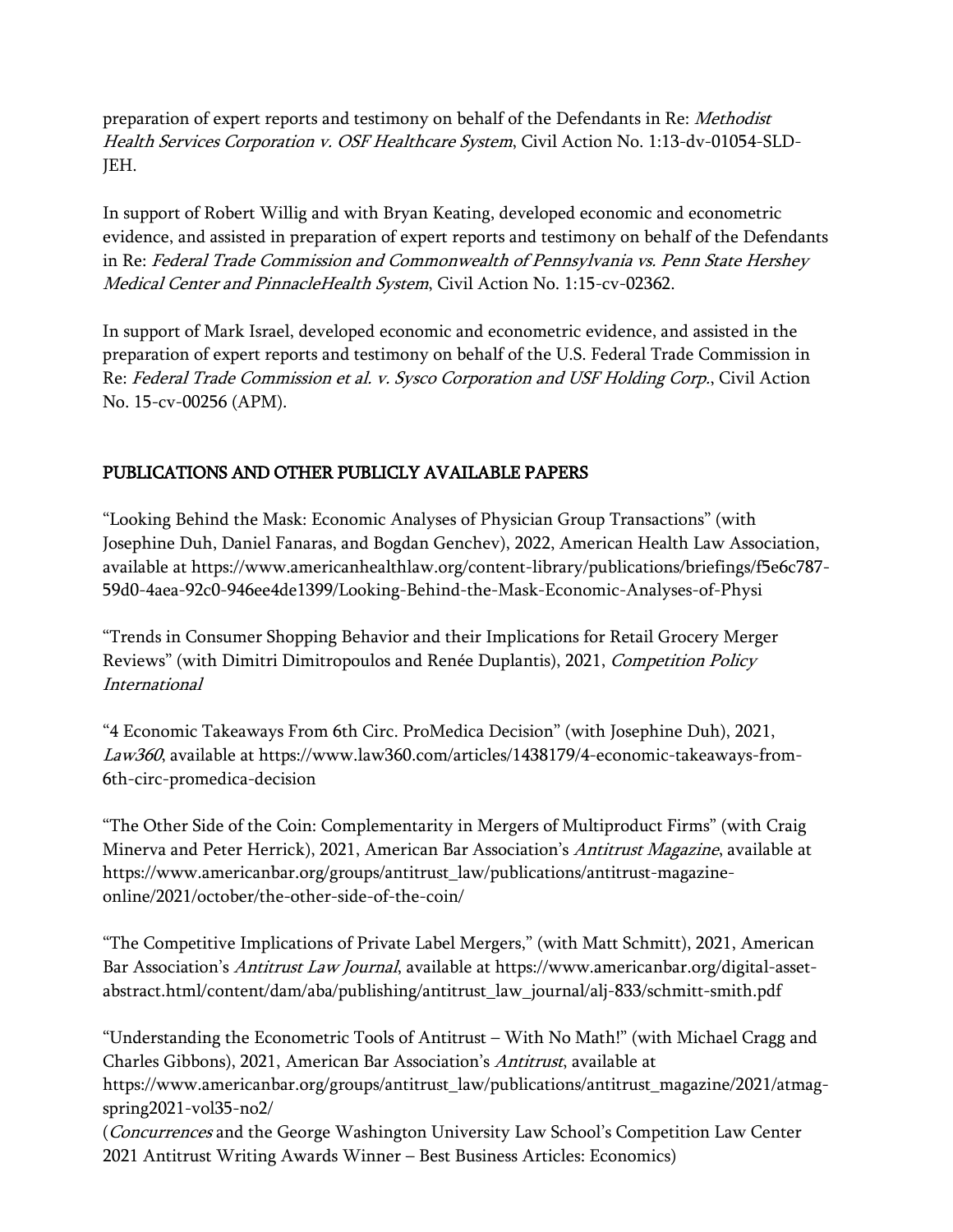"Clarifying Bundle Markets and Distinguishing Them from Cluster Markets" (with Kevin Hahm), 2021, American Bar Association's The Antitrust Source, available at https://www.americanbar.org/content/dam/aba/publishing/antitrust\_source/2021/feb-2021/atsource-feb2021-full.pdf

"The Use of Econometrics in Merger Reviews" (with Christopher R. Rybak), 2020, American Bar Association's Economics Committee Spring Newsletter, available at https://www.americanbar.org/digital-assetabstract.html/content/dam/aba/administrative/antitrust\_law/aba-economics-committeenewsletter-spring2020.pdf

"Platforms, Entry, and Innovation,"(with Bryan Keating), 2019, Comment to Federal Trade Commission Hearings Announcement (Docket ID FTC-2019-0032), available at <https://www.regulations.gov/document?D=FTC-2019-0032-0016>

"Unilateral Effect Analysis of Health Care Markets," Economics of Health Care Mergers & the Pharmaceutical Industry (an ALHA Antitrust Practice Group Toolkit), 2019, available at <https://www.healthlawyers.org/Members/PracticeGroups/Antitrust/Pages/default.aspx>

"Do Retail Mergers Affect Competition? Evidence from Grocery Retailing," (with Dan Hosken and Luke M. Olsen), *Journal of Economics and Management Strategy*, Vol. 27, Iss. 1, pp. 3-22, Spring 2018.

"Toward a More Complete Treatment of Efficiencies in Merger Analysis: Lessons from Recent Challenges," (with Jonathan M. Orszag), The Antitrust Source, Vol. 16, No. 1, October 2016.

"The Prominence of Market Definition in Antitrust Evaluation and Litigation," (with Maria Stoyadinova), Global Antitrust Economics: Current Issues in Antitrust Law and Economics, Eds. Douglas H. Ginsburg and Joshua D. Wright, New York: Institute of Competition Law, 2016, pp. 103-116.

"Can Entry or Exit Event Studies Inform Horizontal Merger Analysis? Evidence from Grocery Retailing," (with Dan Hosken and Luke M. Olsen), *Economic Inquiry*, Vol. 54, Iss. 1, pp. 342-360, January 2016.

"Dynamics in a Mature Industry: Entry, Exit, and Growth of Big-Box Grocery Retailers," (with Dan Hanner, Dan Hosken, and Luke M. Olsen), Journal of Economics and Management Strategy, Vol. 24, Iss. 1, pp. 22-46, Spring 2015.

"Dynamics and Equilibrium in the Market for Commercial Aircraft," Journal of Applied Econometrics, Vol. 27, Iss. 1, pp. 1-33, February 2012.

"New Market Policy Effects on Used Markets: Theory and Evidence," The B.E. Journal of Economic Analysis & Policy, Vol. 9, Iss. 1 (Topics), Article 32, July 2009.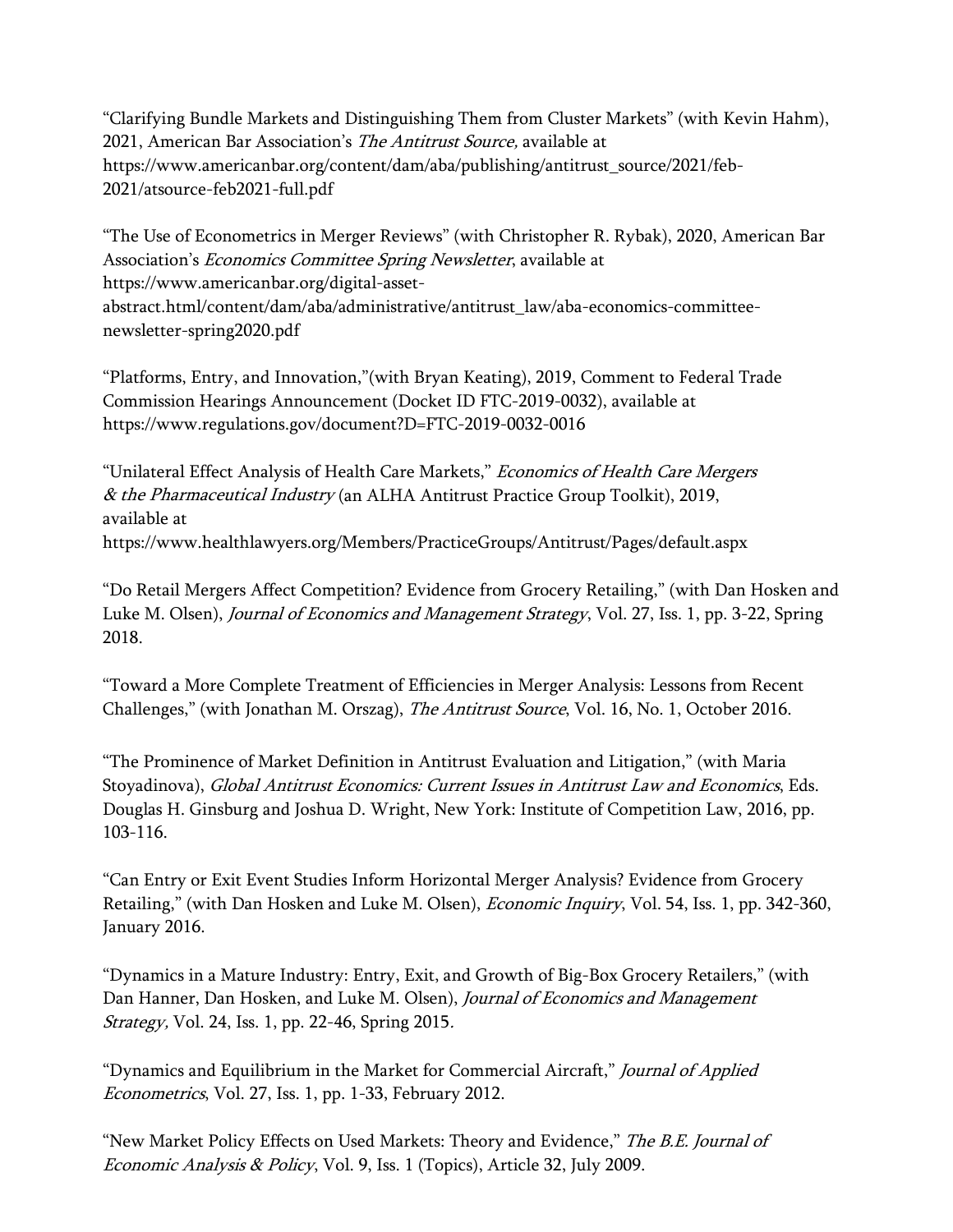### AWARDS AND HONORS

Who's Who Legal Competition – Competition Economists, 2019 - 2021

Who's Who Legal Competition: Future Leaders – Economists, 2017, 2018 (named one of the four "Most Highly Regarded" competition economists in North America in 2018)

Award for Outstanding Scholarship: for outstanding contributions to the economics literature and to the pursuit of scholarship at the Federal Trade Commission, 2012

Janet D. Steiger Award: for outstanding contributions to the Pay-for-Delay Team, Federal Trade Commission, 2012

Predoctoral Fellowship, Bankard Fund for Political Economy, University of Virginia, 2003-2004

Research Grant, Darden Business School, University of Virginia, 2002

Graduate Fellowship, University of Virginia, 1999–2002

### **MISCELLANEOUS**

#### REFEREE

International Journal of Game Theory International Journal of Industrial Organization Economic Theory Journal of Policy Analysis and Management **TEACHING** 

Full Courses: Econonometrics – Johns Hopkins University, 2008 Intermediate Microeconomics – University of Virginia, 2002–2005

### Mini Courses:

"Mergers" with Miguel de la Mano, Sean Ennis, and Nicolas Hill – Fordham Law School, 2012 "The Economics of Vertical Restraints" – GHV, Budapest, HU, 2010 "Quantitative Methods for Merger Investigation" with Keith Brand – CADE, Brasilia, BR, 2009 "Quantitative Methods for Antitrust Economists" – Competition Commission, Pretoria, ZA, 2007 "Introduction to Quantitative Methods for Antitrust Lawyers" – FTC, 2006, 2007, and 2008

### PRESENTATIONS AND SEMINARS

American Bar Association Antitrust Law Section and Health Law Section 2022 Antitrust in Healthcare Conference – Pharma Conduct Trends: Biosimilars, Generics, Pay-for-Delay, Arlington, VA

Concurrences 6th Global Antitrust Economics Conference – Acquisitions in High-Tech Space: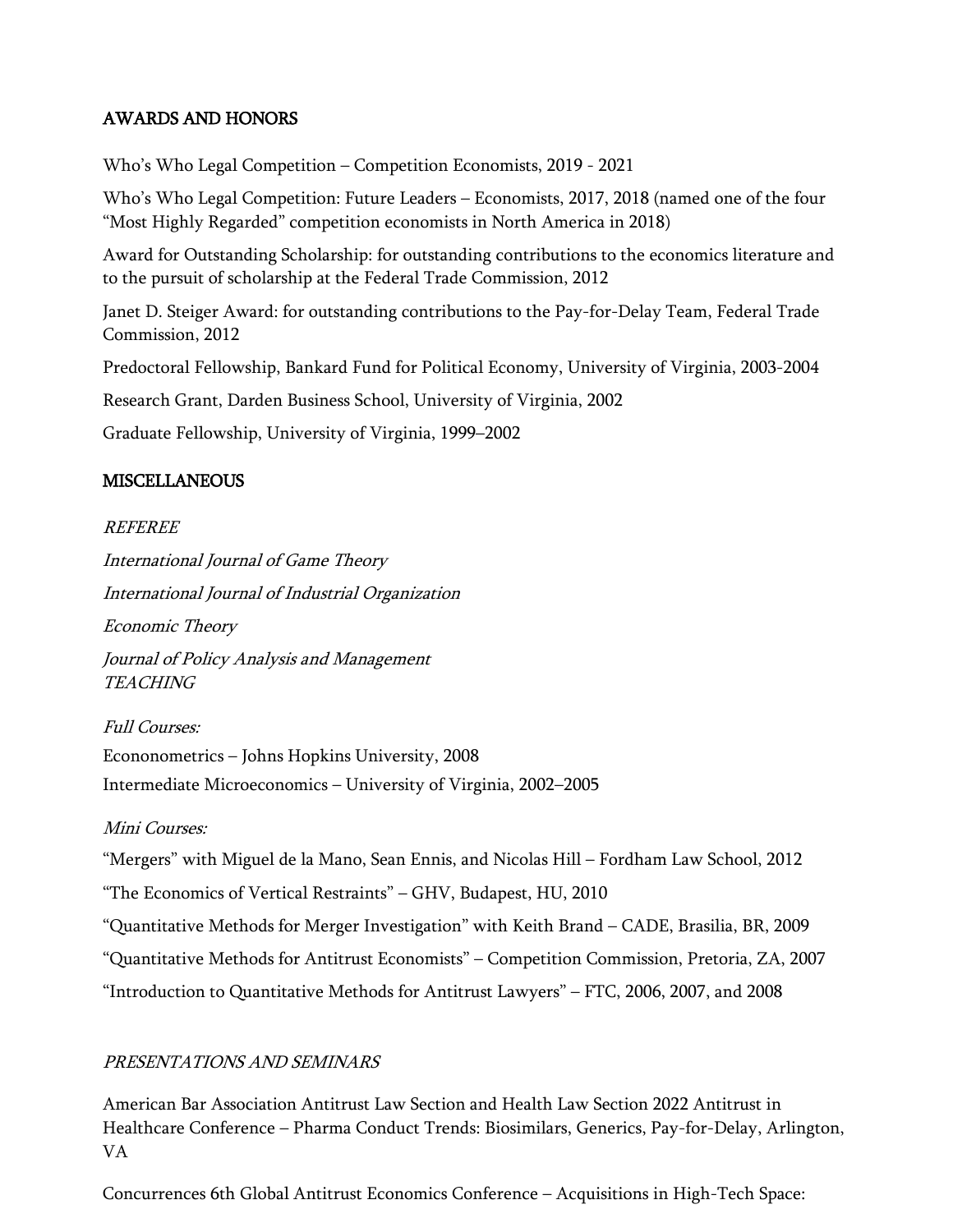Market Power and Innovation Issues, Webinar

Fordham Competition Law Institute –  $48<sup>th</sup>$  Annual Conference on International Antitrust Law and Policy and Antitrust Economics Workshops, New York, NY

American Bar Association Antitrust Enforcement Priorities for the Healthcare Industry in 2021 Roundtable

Troutman Pepper – Antitrust Economics – The Building Blocks, Webinar

American Health Law Association Education Center – Antitrust Enforcement Update on Hospital and Health System Mergers, Webinar

Fordham Competition Law Institute –  $47<sup>th</sup>$  Annual Conference on International Antitrust Law and Policy and Antitrust Economics Workshops, Webinar

Concurrences and Fordham University School of Law – Antitrust in Life Sciences Conference, Webinar

American Bar Association Economics Fundamentals, Webinar

15th Annual Kirkland Antitrust & Competition Institute – Intersection of Antitrust and Everything Else, Washington, DC

Pepper Hamilton's Annual Antitrust CLE Event, Philadelphia, PA

Fordham Competition Law Institute – 44th Annual Conference on International Antitrust Law & Policy, New York, NY

International Industrial Organization Conference, Boston, MA

GCR Live 2nd Annual Antitrust Litigation USA, New York, NY

The Global Antitrust Economics Conference – George Mason School of Law, Arlington, VA

Compass Lexecon – Economics Seminar, Washington, DC

Southern Economic Association – Annual Meeting, New Orleans, LA

University of Maryland – Econometrics Seminar, College Park, MD

Bureau of Labor Statistics – Empirical IO Seminar, Washington, DC

Drexel University – Industrial Organization Seminar, Philadelphia, PA

American Social Sciences Association – Annual Meeting, Philadelphia, PA

Southern Economic Association – Annual Meeting, New Orleans, LA

University of Virginia – Microeconomics Seminar, Charlottesville, VA

International Industrial Organization Conference, Chicago, IL

### COMMUNITY ACTIVITIES

Tutor, Community Club, Washington, DC, 2007–2011